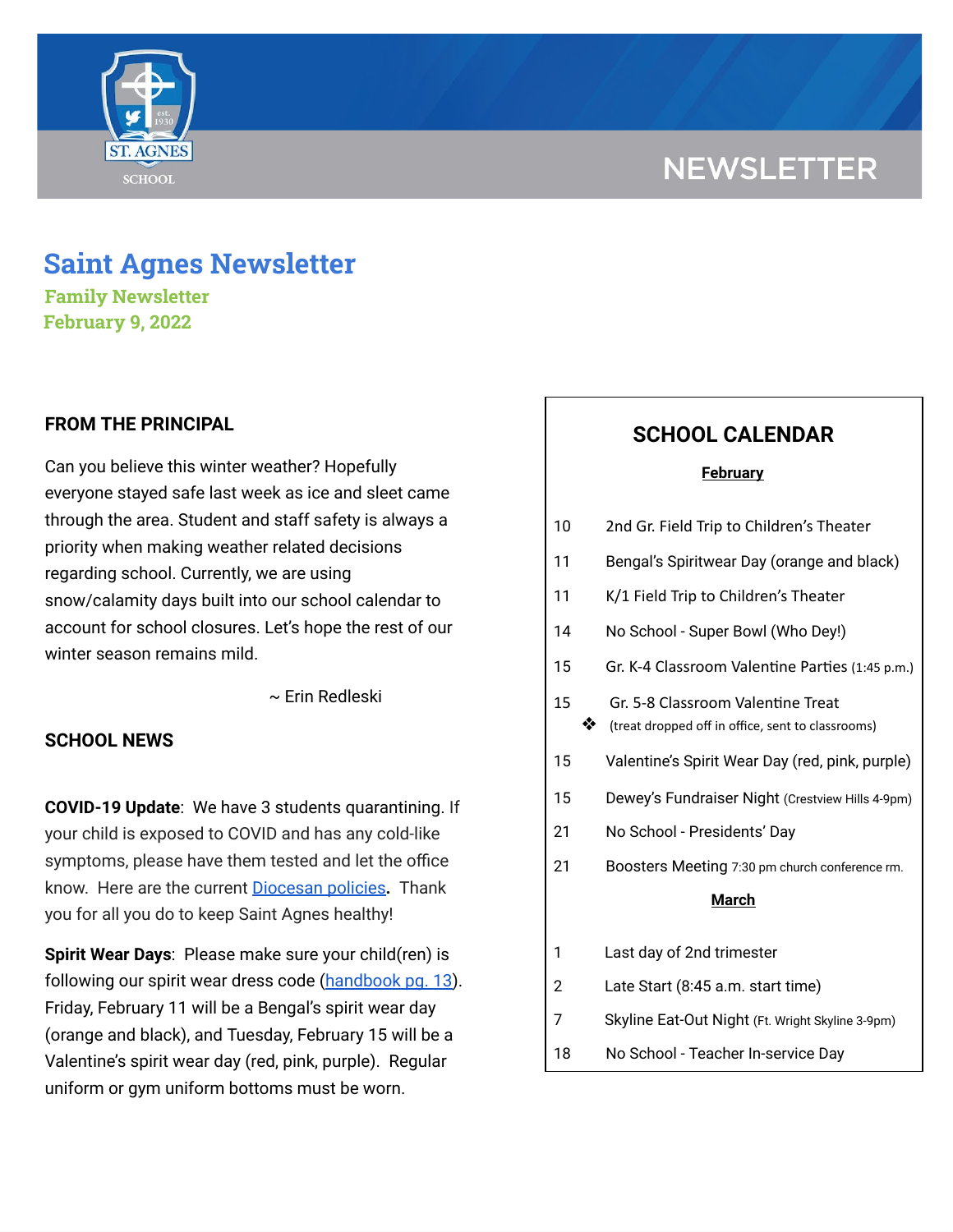**Governor's Cup Help Needed:** Saint Agnes is hosting the Governor's Cup Elementary District Competition on Saturday, February 12, and we need your help to make this event a success! Please click on the [Sign-up](https://www.signupgenius.com/go/70A0C4EAAA728A7FF2-academic) Genius link to volunteer for this school-sponsored event. It's a great way to volunteer and earn family service hours. Whether you bring some soft drinks or chips for our hospitality room or help show students/parents from visiting schools where to go on the day of the competition, your participation is greatly appreciated.

**Middle School Governor's Cup**: Congratulations to Sam T. in the 8th grade who earned third place for the Science Written Assessment at the Middle School Governor's Cup Regional Competition!

Family Service Hours: Don't forget to log your service hours in Sycamore. Please review the *Video [instructions](https://drive.google.com/file/d/1cmYj9N-NF2btSiiG8QdTD20q2RJRpwk7/view?usp=sharing)* on how to log your family service hours on Sycamore.

## **PTO**

**Dewey's Pizza Give Back Night:** Next Tuesday our school is partnering with Dewey's Pizza Crestview Hills location for our Give Back Night on, February 15th from 4-9pm. Your family can Dine In or make Carry Out orders, along with online orders to participate in this event, just make sure to say you are with St. Agnes School. When placing an online order mention "GBN" at step 3/3 of checkout under *Order Note.* Please note that DoorDash delivery will not count towards our fundraiser. Our school will get 20% of all food purchases that are connected to our fundraiser, so make sure to tell them you are with St. Agnes. Please share this with family, friends and coworkers. We look forward to seeing everyone at Dewey's!! Thank you for your support!

## **Big Blue Bash Updates:**

*Cash! Cash! Cash! raffle tickets* - Please return the entry portion of the tickets along with payment to the school office. Tickets can also be purchased electronically at **[BBB2022.givesmart.com](http://bbb2022.givesmart.com/)**. The list of families who have sold 10 or more (as of Feb 6): Adkins, Aho, Asman, Barczak, Bishop, Branham, Butler, Costin, Dailey, Dickman (Avery), Dirheimer, Ditrick, Doyle, Forgiel, Fullenkamp, Garrison, Graham, Hail, Hasselbeck, Huss, Jordan, Kinzer, Kramer, Kreutzjans (Owen), Lantz, Lyons, McDermott, Minning, Ortwein, Randolph, Riney, Ruwe, Schroeder, Seitz, Speed, Tainter, Terrell, Weber, Weidner, Wilson, Woolley.

*Big Blue Bash Raffles:* We have some amazing new prizes this year in our Raffles including a \$500 tuition credit to your Saint Agnes FACTS account! Click [here](https://www.facebook.com/saintagnesbigbluebash) for all the info!

*Sponsorships*: Questions about Sponsorship levels? Click **[here](https://www.facebook.com/saintagnesbigbluebash/)**! NEW SPONSORSHIP LEVEL AVAILABLE - Table Sponsor! We will offer a limited number of reserved tables of 10 for \$600 - includes 10 tickets to the event so you and your crew are guaranteed to sit together! Email with questions: SaintAgnesSchoolPTO@gmail.com.

#### **Mission Statement of Saint Agnes School**

Saint Agnes School exists to provide excellence in Catholic education while inspiring and empowering our students to live the Gospel message of Jesus Christ. As compassionate and faithful Christians, we continue to pursue our spiritual journey, achieve our highest academic potential, and be stewards of the Catholic faith to others.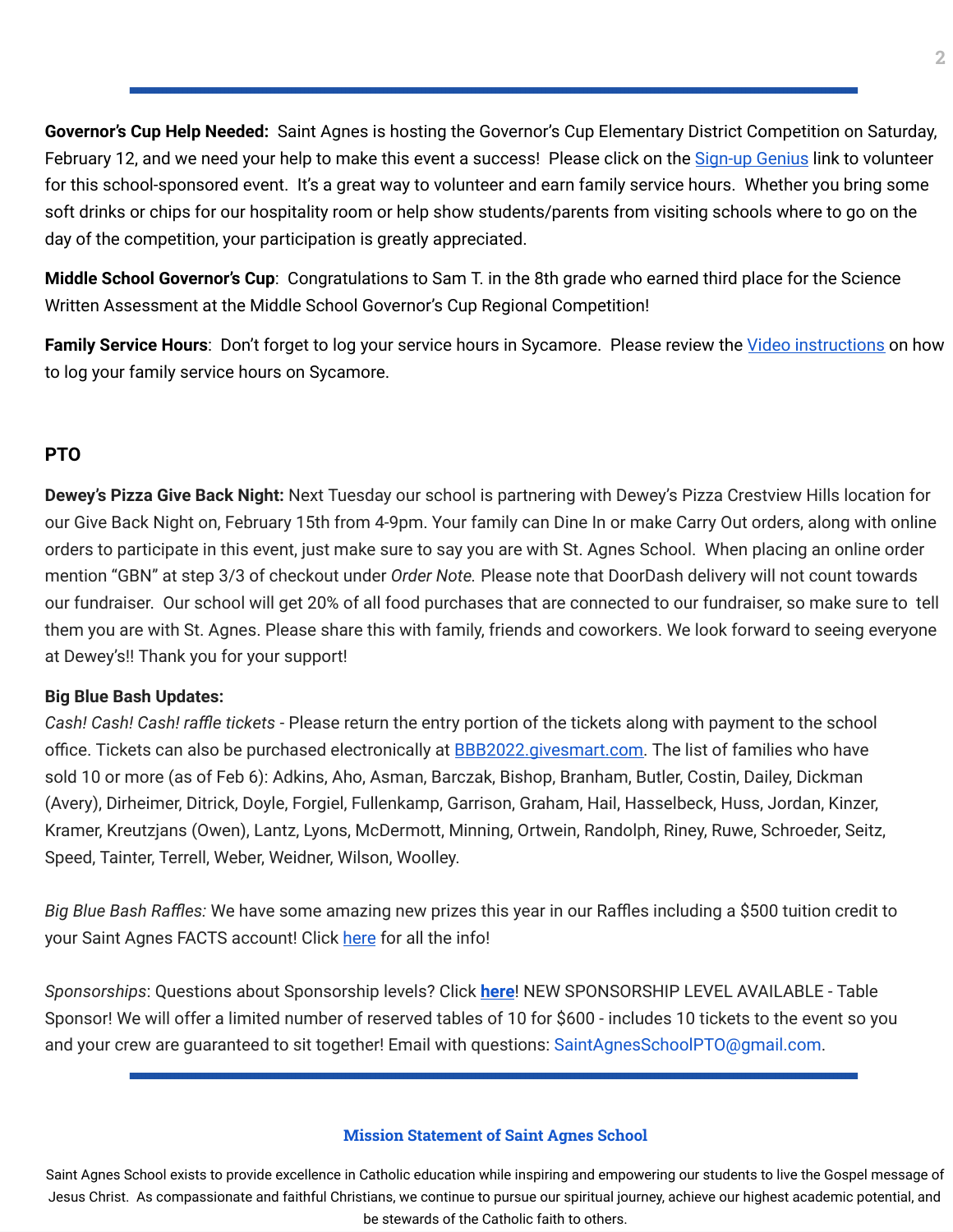### **BOOSTERS**

St. Agnes Mike Moffitt Basketball Tournament: The tournament is being held February 12-26 for the 6<sup>th</sup>/7<sup>th</sup>/8<sup>th</sup> Grades for both boys and girls. With over 54 games in 12 days (games are on Wednesday through Sunday) we need volunteers to help make this tournament successful. This tournament is a major fundraiser for scholarships for the 8<sup>th</sup> grade students (4 scholarships worth \$2,200 in total), the Booster Basketball Programs at St. Agnes, and St. Agnes School. It also allows our 6<sup>th</sup>/7<sup>th</sup>/8<sup>th</sup> grade boys and girls basketball teams to play in their home gym at least once a year.

- For adults, use this Sign-up [https://www.signupgenius.com/go/10C0F44A8A72BA4FEC61-stagnesmike1](https://urldefense.com/v3/__https:/www.signupgenius.com/go/10C0F44A8A72BA4FEC61-stagnesmike1__;!!CsmrWXz9mOkSc4Hdn1fjj00!jwR-REy8AGCF2IpGiOowN0ivH-mWA5nS93DPpSS4wLzvKpgQnUO_qi84Gq2mm5KD$). We need parents to volunteer to help run the clock, keep score, and be a floater to help as needed. These duties do not require any prior knowledge. We will go over how to do each of them and provide any assistance.
- $\bullet$  For students in the 7<sup>th</sup> and 8<sup>th</sup> Grade who need volunteer hours or just want to volunteer their time to help their school, please sign-up here: <https://www.signupgenius.com/go/10c0f44a8a72ba4fec61-stagnesmike>

So please come out and support St. Agnes. Thank you, and we look forward to seeing you at the tournament. St. Agnes Mike Moffitt Tournament Committee: Josh Randolph, Alex Edmondson, Chris Lantz, Jeff Moffitt, and Ken **Schneider** 

**Boosters**: The Boosters are currently looking for new members. Our next meeting is Monday, February 21st at 7:30PM in the Church Conference Center. Everyone is welcome. We are looking for fresh ideas, suggestions, and input. We are also looking to fill the following positions:

- Boys soccer director
- Girls soccer director
- U6 soccer director
- Booster President Elect

Even if you aren't sure about committing, feel free to come with questions or just to learn more about the Boosters. Hope to see some of you there. If you have questions, contact Eric Dickman [ericd18@twc.com](mailto:ericd18@twc.com). Thanks.

**Baseball**: Don't delay - registration deadline is February 13th. For 2022, St. Agnes will offer Instructional & Kid-Pitch baseball for all ages from boys and girls entering Kindergarten in 2022 to the 4th grade. With growing interest, we hope to sponsor 2 girls softball teams (10U & 13U) this spring as well. If you have any questions before registering, please contact Paul Finke 859-814-4979 / [paulf@willismusic.com.](mailto:paulf@willismusic.com) We're looking forward to an amazing season! Register on-line at: [http://tshq.bluesombrero.com/saintagnesboosters.](http://tshq.bluesombrero.com/saintagnesboosters)

#### **Mission Statement of Saint Agnes School**

Saint Agnes School exists to provide excellence in Catholic education while inspiring and empowering our students to live the Gospel message of Jesus Christ. As compassionate and faithful Christians, we continue to pursue our spiritual journey, achieve our highest academic potential, and be stewards of the Catholic faith to others.